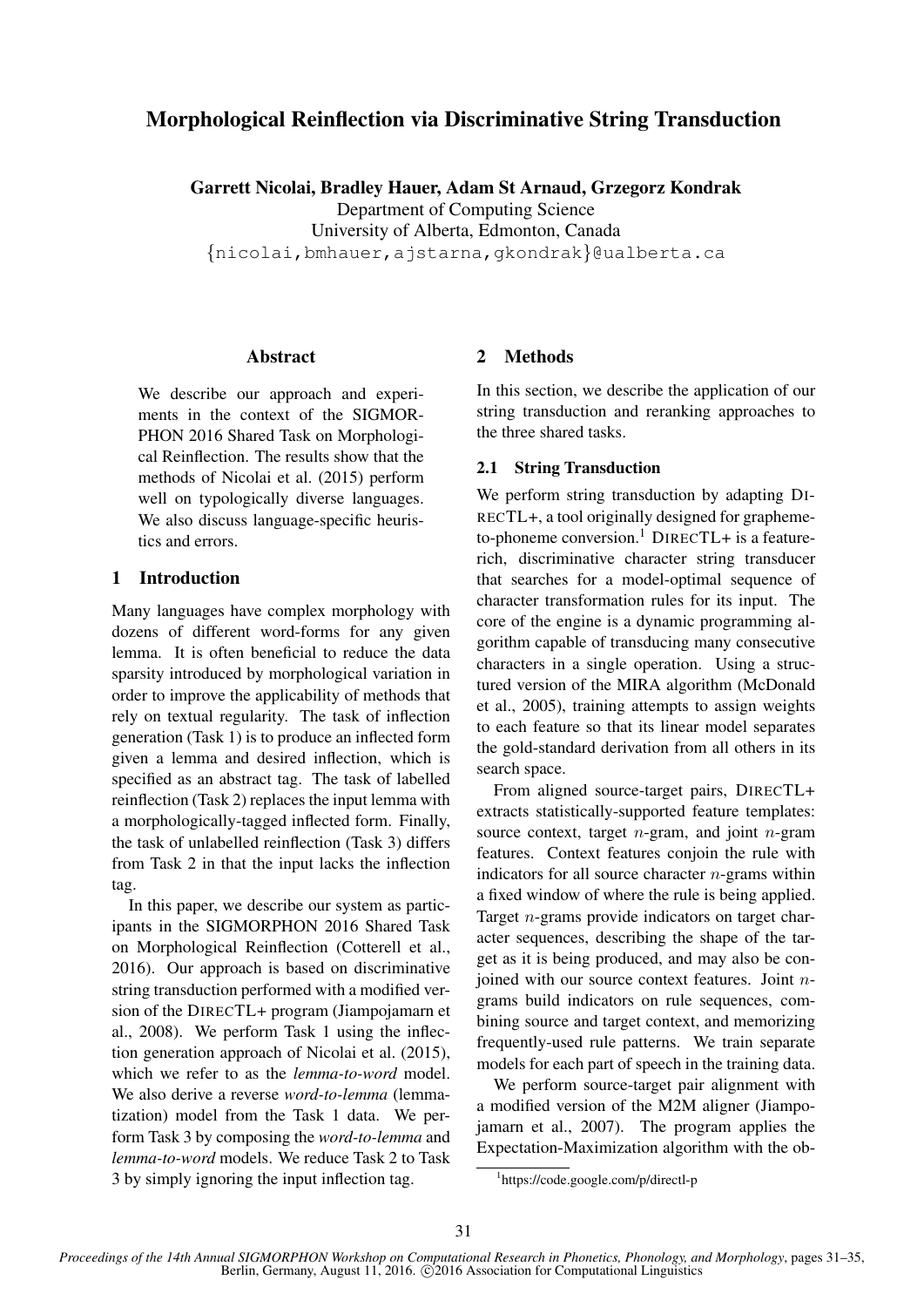jective to maximize the joint likelihood of its aligned source and target pairs. In order to encourage alignments between identical characters, we modify the aligner to generalize all identity transformations into a single match operation.

### 2.2 Task 1: Inflection

For Task 1, we derive a *lemma-to-word* model, which transforms the lemma along with an inflection tag into the inflected form. Our method models affixation with atomic morphological tags. For example, the training instance corresponding to the past participle *dado* of the Spanish verb *dar* "to give" consists of the source dar+PP and the target dado. The unsupervised M2M aligner matches the +PP tag with the do suffix on the basis of their frequent co-occurrence in the training data. DIRECTL+ then learns that the PP tag should be transduced into do when the lemma ends in ar. Similarly, prefixes are represented by a tag before the lemma. The transducer can also memorize stem changes that occur within the context of a tag. For example, the training pair  $PP+simple+PP \rightarrow gesungen can inform the$ transduction  $PP+ringen+PP \rightarrow gerungen$  at test time.

# 2.3 Task 2: Labeled Reinflection

Task 2 is to generate a target inflected form, given another inflected form and its tag. Since our current approach is not able to take advantage of the tag information, we disregard this part of the input, effectively reducing Task 2 to Task 3.

### 2.4 Task 3: Unlabeled Reinflection

In general, Task 3 appears to be harder than Tasks 1 and 2 because it provides neither the lemma nor the inflection tag for the given wordform. In essence, our approach is to first *lemmatize* the source word, and then proceed as with Task 1 as described in Section 2.2. We compose the *lemma-to-word* model from Task 1 with a *word-to-lemma* model, which is derived from the same data, but with the source and target sides swapped. The *word-to-lemma* model transforms the inflected word-forms into sequences of lemmas and tags; e.g. dado  $\rightarrow$  dar+PP.

The only difference between the two models involves empty affixes (e.g. the plural of *fish* in English). The *lemma-to-word* model can simply delete the tag on the source side, but the *word-tolemma* model would need to insert it on the target side. In order to avoid the problem of unbounded insertions, we place a dummy *null* character at the boundaries of the word, effectively turning insertion into substitution.

Lemmatization is not the only method of inflection simplification; we experimented with three alternative approaches (Nicolai and Kondrak, 2016):

- 1. *stem-based* approach, which is composed of the *word-to-stem* and *stem-to-word* models;
- 2. *stemma-based* approach, which instead pivots on stemmed lemmas;
- 3. *word-to-word* model, which directly transduces one inflected form into another.

However, as the *lemma-based* method obtained the best accuracy during development, we decided to use it for all following experiments.

# 2.5 Corpus Reranking

The shared task is divided into three tracks that vary in the amount of information allowed to train reinflection models. Track 1 ("Standard") allows the training data from the corresponding or lowernumbered tasks. We did not participate in Track 2 ("Restricted") because it was formulated after the release of the training data. For Track 3 ("Bonus"), the shared task organizers provided unannotated text corpora for each language.

Our Track 3 approach is to rerank the  $n$ -best list of predictions generated by DIRECTL+ for each test word-form using the method of Joachims (2002). For each language, we take the first one million lines from the corresponding Wikipedia dump as our corpus, removing the XML markup with the html2text utility. Our reranker contains three features:

- 1. normalized score of the prediction generated by DIRECTL+;
- 2. presence in the corpus;
- 3. normalized log likelihood of the prediction given a 4-gram character language model derived from the corpus.

# 3 Language-Specific Heuristics

Each language has its own unique properties that affect the accuracy of reinflection. While our approach is designed to be language-independent, we also investigated modifications for improving accuracy on individual languages.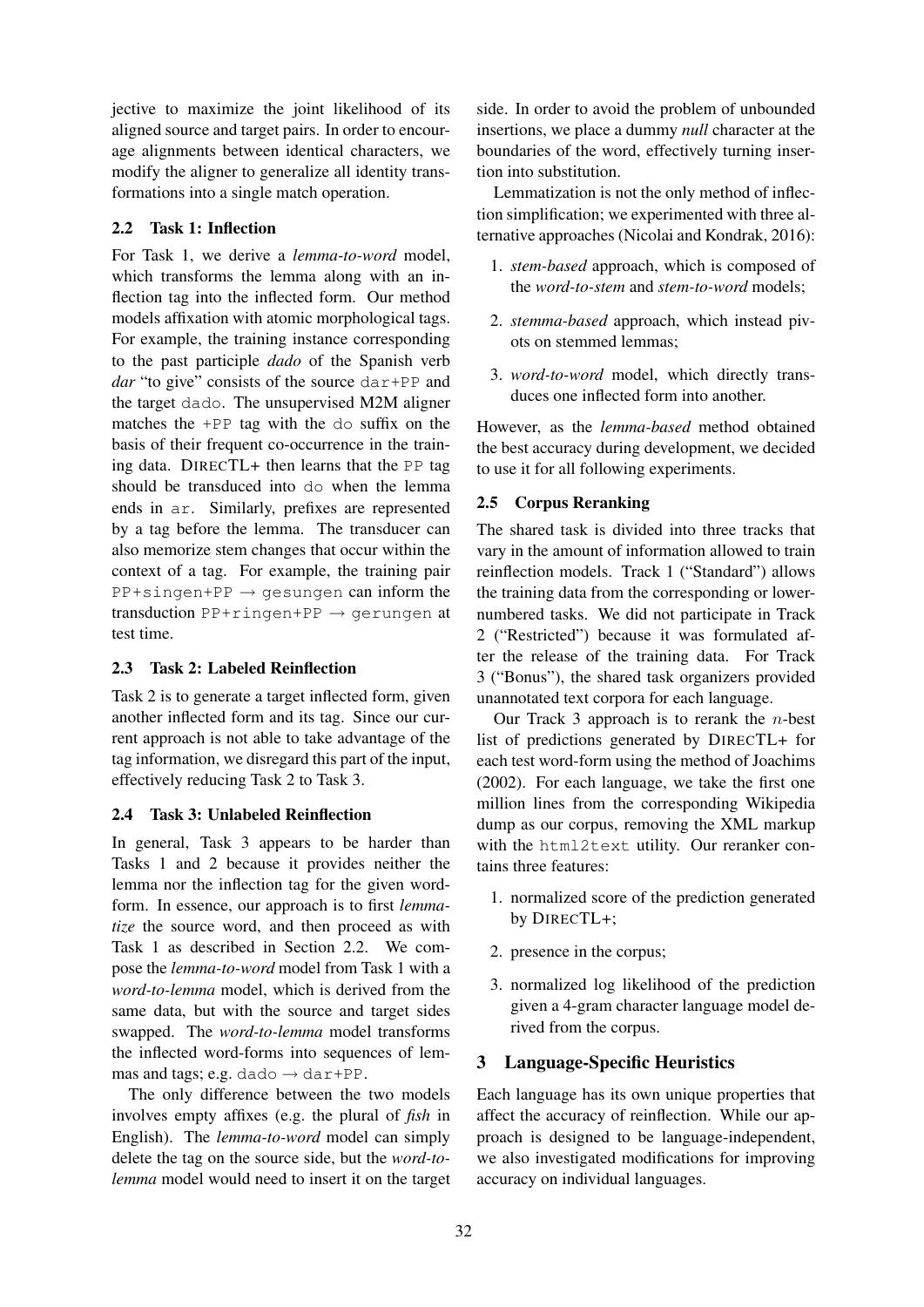#### 3.1 Spanish Stress Accents

In Spanish, vowels are marked to indicate irregular stress (e.g. *á* in *darás*). This introduces several additional characters that are phonetically related to their unaccented counterparts. In an attempt to generalize unstressed and stressed vowels, we represent each stressed vowel as a pair of an unaccented vowel and the stress mark. (e.g. darás becomes *dara's*). After inflecting the test word-forms, we reverse this process: any vowel followed immediately by a stress mark is replaced with the corresponding accented vowel; stress marks not following a vowel are deleted.

### 3.2 Vowel Harmony

In agglutinative languages such as Finnish, Turkish, and Hungarian, vowels in stems and suffixes often share certain features such as *height*, *backness*, or *rounding*. We augment DIRECTL+ with features that correspond to vowel harmony violations. Since our development experiments demonstrated a substantial (13%) error reduction only for Turkish verbs, the vowel harmony features were restricted to that subset of the data.

### 3.3 Georgian Preverbs

Georgian verbs may include *preverb* morphemes, which act more like a derivational affix than an inflectional one. These preverbs primarily distinguish present and future tenses, but can also convey directional meaning. We observed that the Georgian training data contained many preverbs *da* and *ga*, but only some of the instances included the preverb on the lemma. This forced the models to learn two separate sets of rules. Removing these preverbs from the training word-forms and lemmas led to an 8% error reduction on the development set.

### 3.4 Arabic Sun Letters

In Arabic, consonants are divided into two classes: *sun* letters (i.e. coronal consonants) and *moon* letters (all others). When the definite article *al-* is followed by a sun letter, the letter *lam* assimilates to the following letter. Thus, *al+shams* "the sun" is realized as *ash-shams*. We observed that almost half of the errors on the adjectives could be attributed to this phenomenon. We therefore enforce this type of assimilation with a post-processing script.

### 4 Experiments

Our transduction models are trained on the pairs of word-forms and their lemmas. The *wordto-lemma* models (Section 2.2), are trained on the Task 1 training dataset, which contains goldstandard lemmas. These models are then employed in Tasks 2 and 3 for lemmatizing the source word-forms. The *lemma-to-word* models (Section 2.4) are derived from the training data of all three tasks, observing the Track 1 stipulations (Section 2.5). For example, the *lemma-to-word* models employed in Task 2 are trained on a combination of the gold-standard lemmas from Task 1, as well as the lemmas generated by the *wordto-lemma* models from the source word-forms in Task 2. Our development experiments showed that this kind of self-training approach can improve the overall accuracy.<sup>2</sup>

### 4.1 Development Results

Selected development results are shown in Table 1. The Task 1 results are broken down by part-ofspeech. Because of an ambiguity in the initial shared task instructions, all development models were trained on a union of the data from all three tasks.

|           | T1   | T <sub>2</sub> | T <sub>3</sub> | <b>VB</b> | <b>NN</b> | IJ   |
|-----------|------|----------------|----------------|-----------|-----------|------|
| ES        | 98.0 | 96.3           | 96.3           | 96.0      | 95.9      | 100  |
| DE        | 94.4 | 92.2           | 92.2           | 90.5      | 88.6      | 97.7 |
| FI        | 90.0 | 88.4           | 88.4           | 92.1      | 89.7      | 63.9 |
| <b>RU</b> | 89.5 | 86.3           | 86.3           | 81.9      | 91.7      | 96.7 |
| <b>TR</b> | 78.6 | 74.9           | 74.9           | 78.8      | 78.5      | n/a  |
| KA        | 96.8 | 95.5           | 95.5           | 62.9      | 99.0      | 99.2 |
| <b>NV</b> | 91.3 | 90.0           | 90.0           | 88.5      | 99.1      | n/a  |
| AR        | 81.1 | 76.2           | 76.2           | 85.7      | 61.2      | 84.6 |

Table 1: Word accuracy on the development sets.

# 4.2 Test Results

Table 2 shows our test results. In most cases, these results are close to our development results. One exception is Navajo, where the test sets were significantly harder than the development sets. We also note drops in accuracy from Task 1 to Task 2 and 3 that were not evident in development, particularly for Arabic and Turkish. The drops can be attributed to the different training conditions

 $2B$  Because of time constraints, we made an exception for Maltese by training on the gold lemmas from Task 1 only.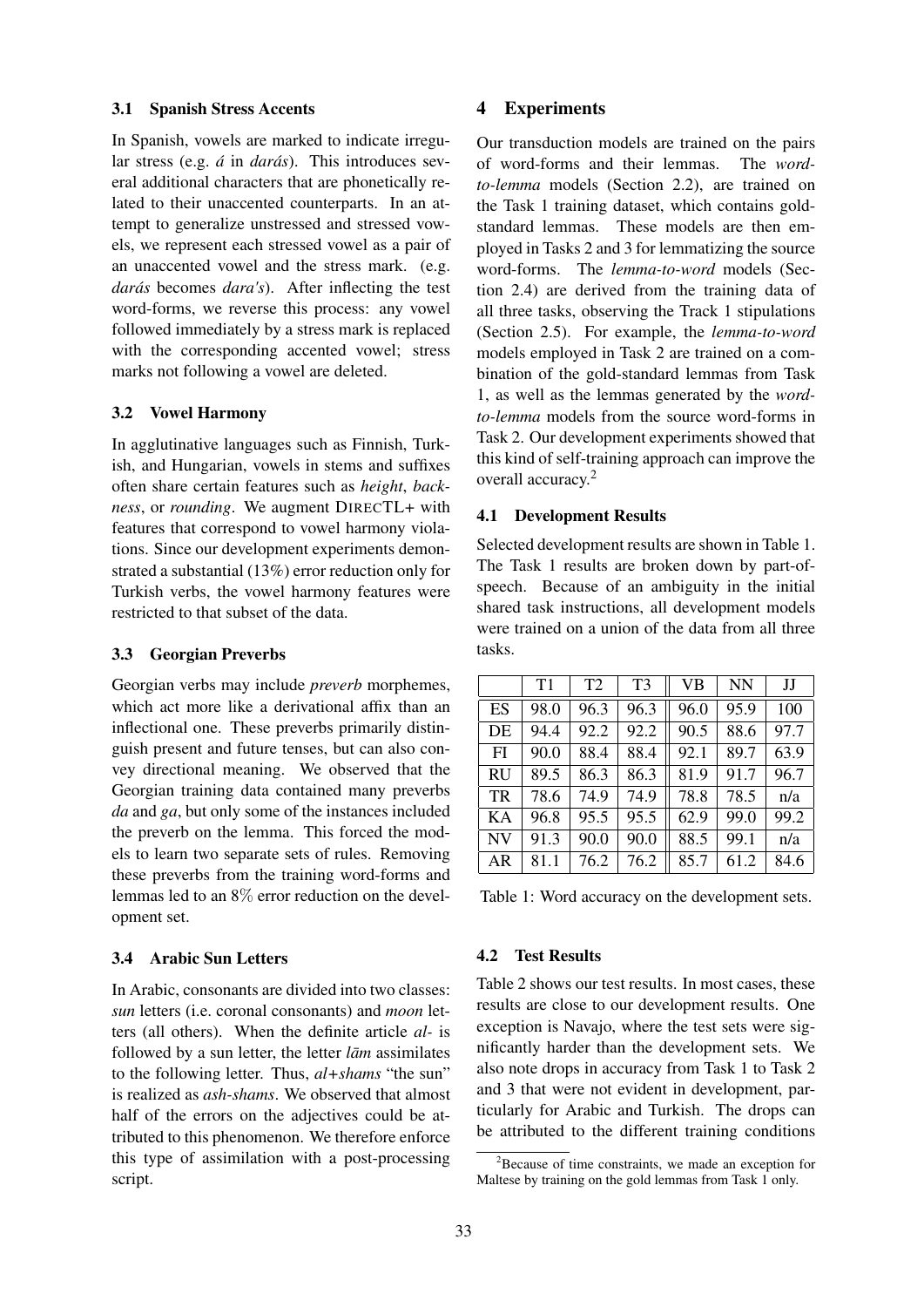|           | Task 1 |      | Task 2 |           | Task 3    |           |
|-----------|--------|------|--------|-----------|-----------|-----------|
|           | SТ     | RR.  | SТ     | <b>RR</b> | <b>ST</b> | <b>RR</b> |
| ES        | 97.8   | 98.0 | 96.2   | 96.4      | 96.5      | 96.6      |
| DE        | 94.1   | 93.8 | 91.1   | 91.6      | 91.1      | 91.6      |
| FI        | 88.5   | 88.7 | 85.6   | 85.7      | 85.8      | 85.9      |
| RU        | 88.6   | 89.7 | 85.5   | 86.6      | 85.5      | 86.6      |
| <b>TR</b> | 82.2   | 87.5 | 62.5   | 59.2      | 63.1      | 59.2      |
| KА        | 96.1   | 96.3 | 94.1   | 94.2      | 94.1      | 94.4      |
| <b>NV</b> | 60.3   | 60.3 | 50.4   | 50.8      | 48.8      | 49.1      |
| AR        | 82.1   | 53.1 | 71.8   | 44.1      | 72.2      | 58.5      |
| <b>HU</b> | 86.7   | 89.6 | 86.3   | 88.8      | 86.4      | 88.9      |
| MТ        | 42.0   | 42.5 | 37.5   | 37.8      | 37.5      | 37.8      |

Table 2: Word accuracy on the test sets.<sup>3</sup>

between development and testing. In Section 5, we describe language specific issues; Arabic and Turkish were particularly affected by less training data.

Table 2 also contains the results for the "Bonus" track (RR). The reranking yields an improvement in almost all cases. Arabic is a clear exception. The data provided for the task was presented in a transliterated Latin script, while the Wikipedia corpus was in the original Arabic text. While a transliterated version of the text was eventually provided, it was not a complete transliteration: certain vowels were omitted, as they are difficult to recover from standard Arabic. This affected our reranker because it depends on correct forms in the corpus and a character language model.

### 5 Error Analysis

In this section, we discuss a few types of errors that we observed on the development sets for each language.

Spanish The highest overall accuracy among the tested languages confirms its reputation of morphological regularity. A handful of verb errors are related to the interplay between orthography and phonology. Our models appear to have difficulty generalizing the rigid rules governing the representation of the phonemes  $[k]$  and  $[\theta]$  by the letters q, c and z. For example, the form *crucen*, pronounced [kru $\theta$ en], is incorrectly predicted with z instead of c, even though the bigram *ze* is never observed in Spanish. This demonstrates that the character language model feature of the reranker is not able to completely prevent orthographicallyinvalid predictions.

German Nouns and verbs fall into several different inflectional classes that are difficult to predict from the orthography alone. For example, the plural of *Schnurrbart*, "moustache", is *Schnurrbärte*. Our system incorrectly misses the umlaut, applying the pluralization pattern of the training form *Wart*, "attendant", which is indeed pluralized without the umlaut.

Finnish A phenomenon known as consonant gradation alternates variants of consonants depending on their context. Given the amount of the training data, our method is unable to learn all of the appropriate gradation contexts.

Russian The results indicate that verbs are substantially more challenging than nouns and adjectives. Most of the errors involve vowel changes. The reranker reduces the error rate by about 10% on Task 1. In particular, it filters out certain predictions that appear to violate phonotactic constraints, and reduces the number of errors related to lexically-conditioned prefixes in the perfective forms.

Turkish Occasionally, the forms in crowdsourced data are incorrect, which can lead to spurious transduction rules both during lemmatization and inflection. For example, the form *c*ukaracağım of the verb *çıkarmak* "to subtract" is erroneously associated in the training data with the lemma *toplamak* "to add", which causes the *word-tolemma* model to learn a spurious  $c_1 \rightarrow c_0$  rule. At test time, this leads to incorrect lemma predictions, which in turn propagate to multiple inflected forms.

Georgian The highly unpredictable preverbs (Section 3.3) were the cause of a large number of errors on verbs. On the other hand, our system did very well on nouns and adjectives, second only to Spanish.

Arabic Errors were mainly constrained to irregular forms, such as the nominal *broken plurals*. Unlike *sound plurals* that inflect via suffixation, broken plurals involve consonantal substitution. This is a difficult transduction to learn, given its low frequency in training. Another type of errors involves *weak roots*, which contain semi-vowels rather than full consonants.

 $3$ The results in italics were obtained after the shared task submission deadline.